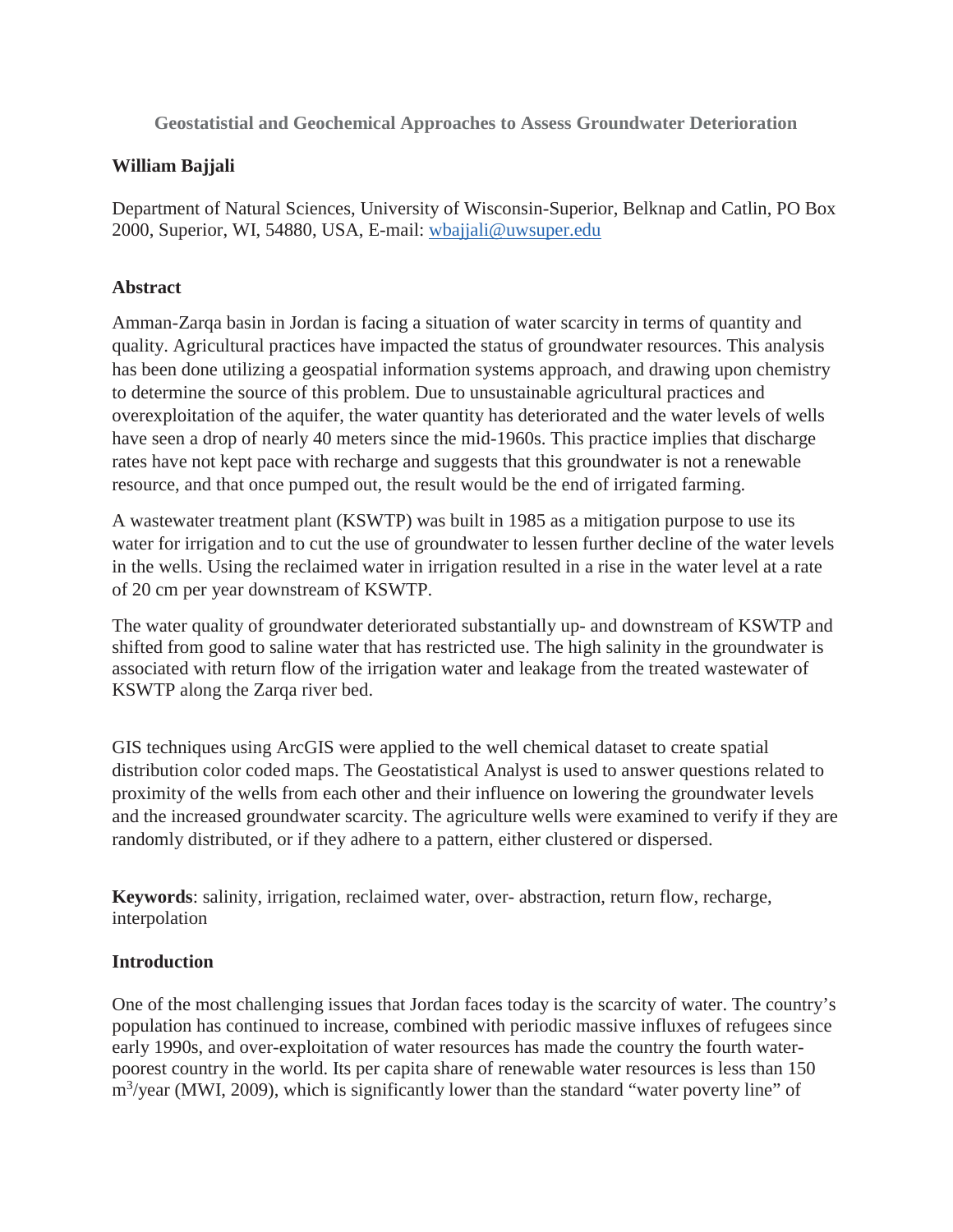1000 m<sup>3</sup> per person per year (UNDP, 2013). The largest user of Jordan's water resources is agriculture, which uses roughly 68% of the total water resources and it is concentrated in the Jordan Rift Valley (JRV) and the Highlands. Agricultural activities in the JRV rely mainly on surface water, while the Highlands rely on precipitation and groundwater.

The study area is located in the highland, which is part of the Amman-Zarqa basin and stretches northeast from the capital Amman to eastern desert (Fig.1). The area receives less than 150 mm of average rain per year and rainfall varies from year to year. However, the limitation of rain classifies the area as an arid region and places more limits on cultivating crops (WAJ, 2003). Most of the rain evaporates; the remainder flows into streams and other catchments or infiltrates into the ground to replenish shallow aquifers. Groundwater is the only reliable water source over most of the study area. The streams that flow across the study area are considered intermittent (wadi). The wadi flow only after intense rain as they convey runoff, then, almost all of that water evaporates or is transpired into the air by plants. The wadi water is difficult to utilize for irrigation as it lasts for a short period of time.



**Fig.1 Site location of groundwater and KSWTP** 

The dry weather does not allow operating dry-farming: there has to be irrigation system The region is underlain by an enormous aquifer, which consists of thick basalt and limestone running in a northeast-southwest direction from the Syrian border, along the Zarqa River to Sukhna region in the basin, and groundwater is contained in an unconfined aquifers. Both aquifers are considered one aquifer as they are hydraulically connected. Several wells were drilled for irrigation purposes and the depth of the wells in the region is between 100 to 350 meters.

Before the development in the early 1960s the water table of the aquifers in the region was in equilibrium where recharge balanced the discharge. Several wells were drilled to meet the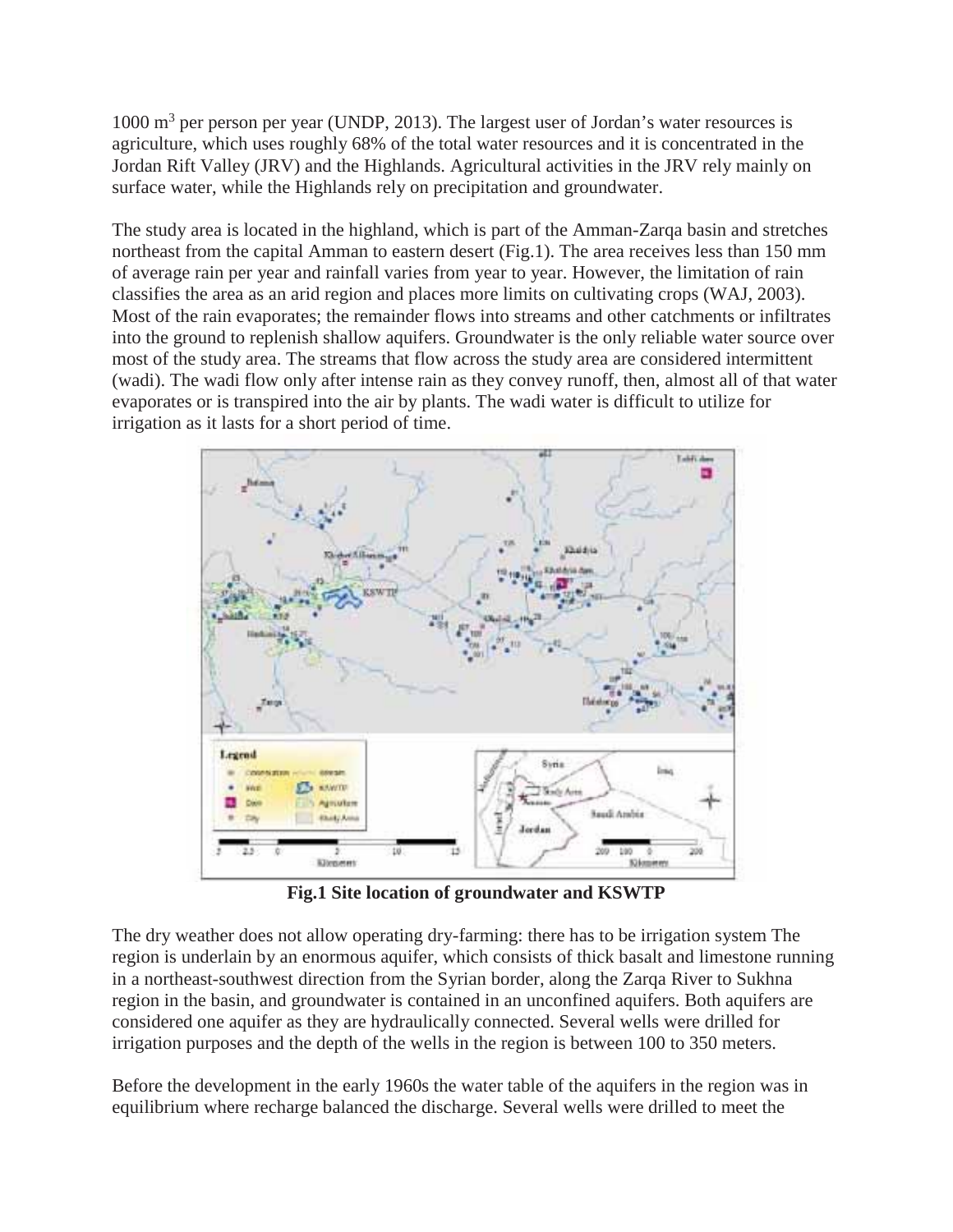increase demand for irrigation and increase the crop yield. The rate of extraction increased overtime and the steady rate of pumping from multiple wells over the Dhuleil, Halabat, Khalidieh, and Samra areas led to a situation where cones of depression interacted and produced a regional drop in the water table. The aquifer in the region become an overdraft condition due to the fact that water was pumped from the aquifers faster than it could be recharged. This caused a severe decline in the water levels of the wells and the quality of groundwater (Bajjali, 1997 and Bajjali et al., 2015).

The area is characterized with high fault systems that could affect the circulation of irrigated water and the infiltration rate of precipitation into the subsurface permeable layers. Wells that were drilled along a fault system to tap the highest permeable strata of the aquifer will very likely be affected by agricultural activities, facilitating rapid infiltration of the return flow of the irrigated water (Benson, 1995 and Bajjali et al., 2015).

This study will use the geochemistry and geostatistical techniques in GIS environment to answer the following questions: (1) what causes the groundwater levels to fluctuate differently upstream and downstream of KSWTP; (2) what factors affected the deterioration of water quality in the whole study region; (3) does the location of the wells have a pattern with regard to identifying hot and cold spot of the saline wells, and identifying the trend of the saline wells?

## **Data and Methods**

ArcGIS was used to store groundwater basin, wells, dams, field boundary of the treatment plant, and streams. A tabular database contained more detailed information on groundwater wells, including depth and chemical data. Information collected from groundwater wells resulted in a database of chemical analysis upstream and downstream of KSWTP. This database served as the input for the geostatistical analysis. Groundwater was sampled from 120 wells and analyzed for Total Dissolved Solids (TDS) and nitrate (Appendix 1). The chemical analyses were analyzed in the Water Authority of Jordan (WAJ) laboratories.

#### **Result and Discussions**

#### **I - Recharge – Discharge of Groundwater**

Water levels in aquifers is a reflection image of a mass balance between recharge, storage, and discharge. If recharge amount increases discharge, the volume of water in aquifer will increase and water levels will rise; if discharge surpasses recharge, the volume of water in an aquifer will decrease and water levels will fall. Long term observation of water levels in wells convey information about the relationship between precipitation, infiltration, and pumping. The fluctuations can provide understanding about the climate and human activities, such as overpumping, irrigation, return flow, and changes in land usage. Short term fluctuations can also occur in response to rainfall, pumping, and barometric-pressure variations (**Healy and Cook, 2002)**. Intensive pumping can lower the water table dramatically and generate an overdraft that can influence the quantity and quality of water and increase the cost of pumping.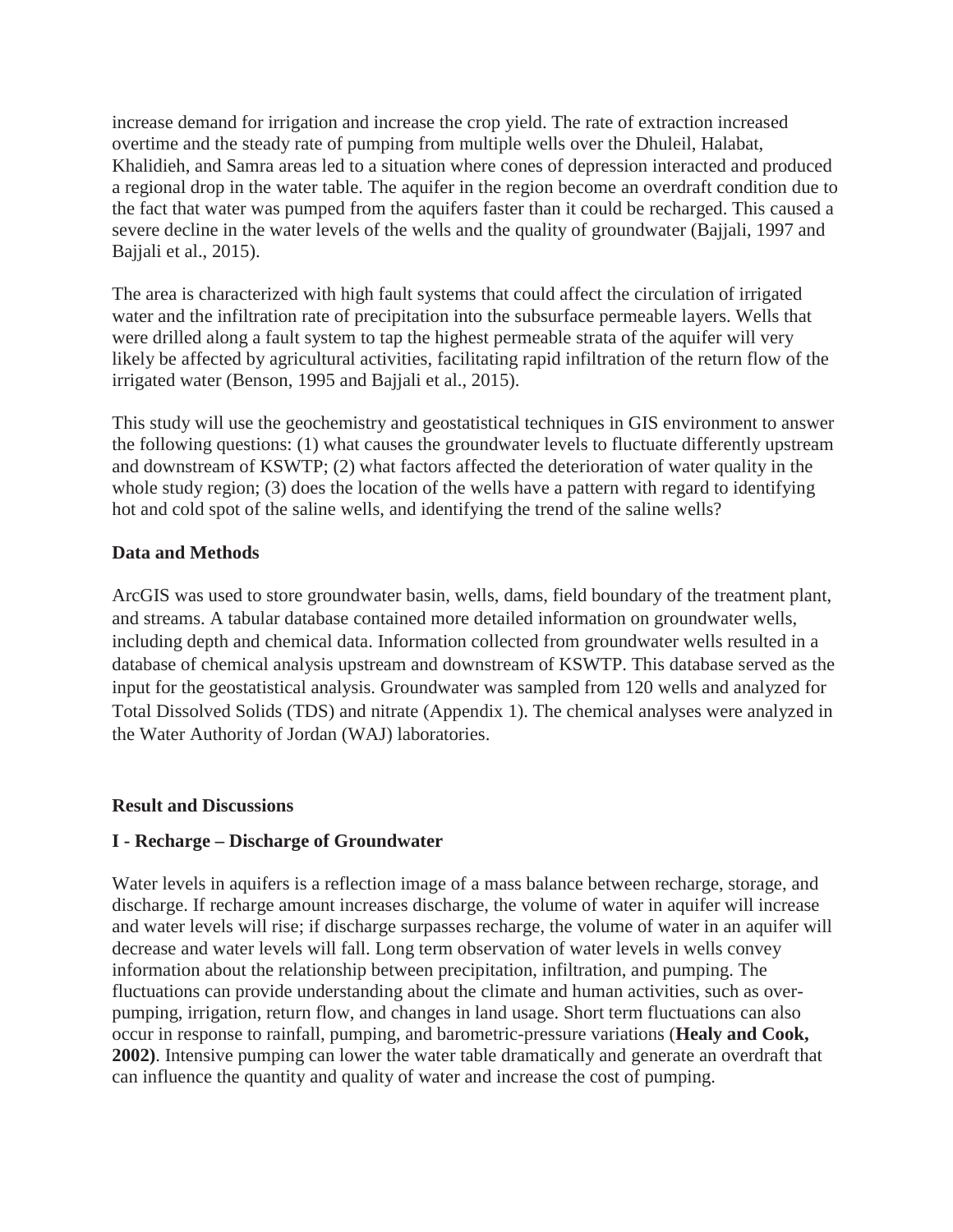Monitoring the water level in observation well No 1in the agricultural area located in Dhuleil area shows over the last 40 years a steady, long-term decline with or without seasonal variations. Figure 2 shows the historical record of water levels in observation well No. 1. Over the last 40 years, the well has seen a drop of nearly 43 meters. The decline was almost 1 meter per year between 1968 and 2012. There was no sign that the water level was able to recover during subsequent periods of recharge, which is limited in this area due to low rainfall. This is critical as an aquifer does not comprise 100% water, because the water is held between the fracture of the limestone and the fractures, joints and vesicles of the basalt that result from escaping gases develop at the top of the basaltic flow. The unconfined aquifer produces only a specific yield, which is usually less than 20% of its volume in water. So if a well pumps 20 centimeters of water from the aquifer, and there is no replenishment, the water level in the well will drop 1 to 2 meters that year. It became clear that this groundwater was not a renewable resource, and that once pumped out, it would result in the end of irrigated farming. The sharp decline in the water level clearly indicated that the aquifer had been extracted much faster than its recharge rate, so the sustainability of the groundwater, which is the main source in this region, was being used for present time. Groundwater in the area was subject to high extraction for irrigation purposes, while average rainfall is declining due to slight changes in climate (Bajjali, 2012). This might not be a big concern for the farmers, but it is a big concern for Water Authority of Jordan.



**Fig.2 Groundwater Level Fluctuation in Observation Well 1**

The severe drop in groundwater level caused by over-abstraction triggers the need for mitigation options such as integrated water cycle management and use of alternative water sources. Seawater and brackish groundwater desalination, as well as water reclamation and reuse, are applied in different countries as mitigation options (Bixio et al., 2006; Fritzmann et al., 2006).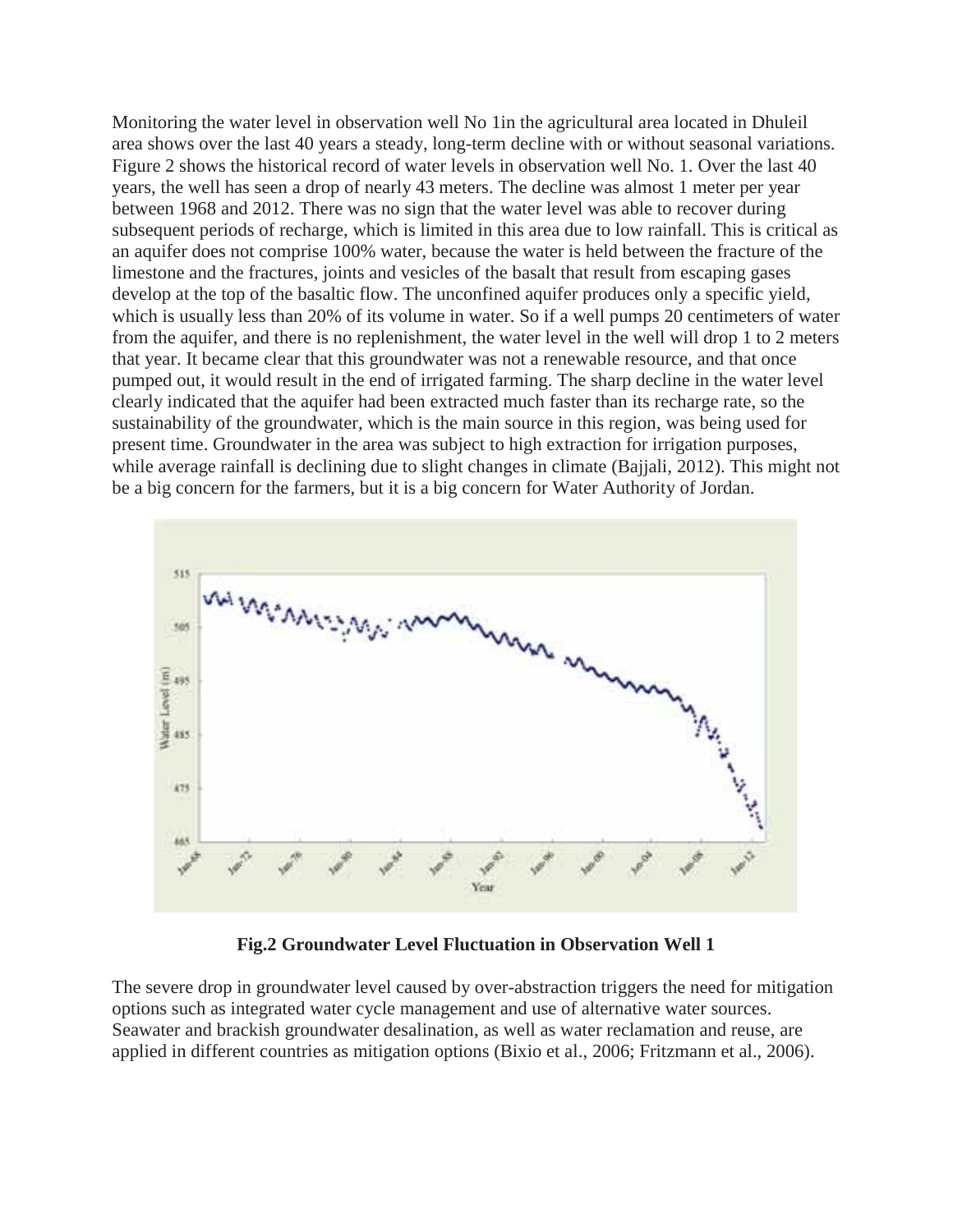To lessen further decline in water level in the agricultural area, the Water Authority of Jordan decided to use the reclaimed water for agriculture. Khirbet Samra Wastewater Treatment Plant (KSWTP) was erected along the Zarqa River for treating wastewater from the cities of great Amman area in 1985, downstream of the agricultural area Dhuleil-Halabat-Khalidieh region (Fig.1). The capacity of the plant increased over the years from 68,000 m<sup>3</sup>/day to 267,000 m<sup>3</sup>/day (RSS, 2012). The plant treats around 72% of all the wastewater in the country. The treated wastewater discharges via the Zarqa River to the King Talal Dam (KTD), and spills out downstream until it reaches the Jordan Rift Valley (JRV) area, where it is mainly used for irrigation (WAJ, 2004). The WAJ in 2006 modified the water standards, which allows using reclaimed water for irrigation of crops that will not be eaten raw, and use it for groundwater recharge to the aquifer not connected to domestic water supply.

After construction of the KSWTP, the area downstream of the plants started to rely on reclaimed water in addition to groundwater for irrigation. Groundwater levels remarkably started showing a constant rise in the wells downstream of KSWTP. Despite huge extraction rates from wells for irrigation, the groundwater levels increased. The rise in water level was almost 20 centimeters per year after the KSWTP was built, and the rise in the water levels was observed in the wells that were in close proximity to the Zarqa River channel (Bajjali et al., 2015**)**. Observation well No. 2, situated within 5 km downstream of KSWTP and in close proximity to Zarqa River, recorded about a nine-meter rise in water level during 1968-2012 (Fig.3). The rise in the water levels in the wells is attributed to irrigated wastewater infiltration to groundwater, and the infiltration commonly occurs unplanned and uncontrolled. The infiltration could occur directly from the streambed that receives discharge from treatment facilities (Eckert and Irmscher, 2006), or indirectly from excess agricultural irrigation in downstream riparian areas (BGS et al., 1998). The return irrigated water infiltrates back to the aquifer, acting as an artificial recharge.



**Fig.3 Groundwater Level Fluctuation in Observation Well 2**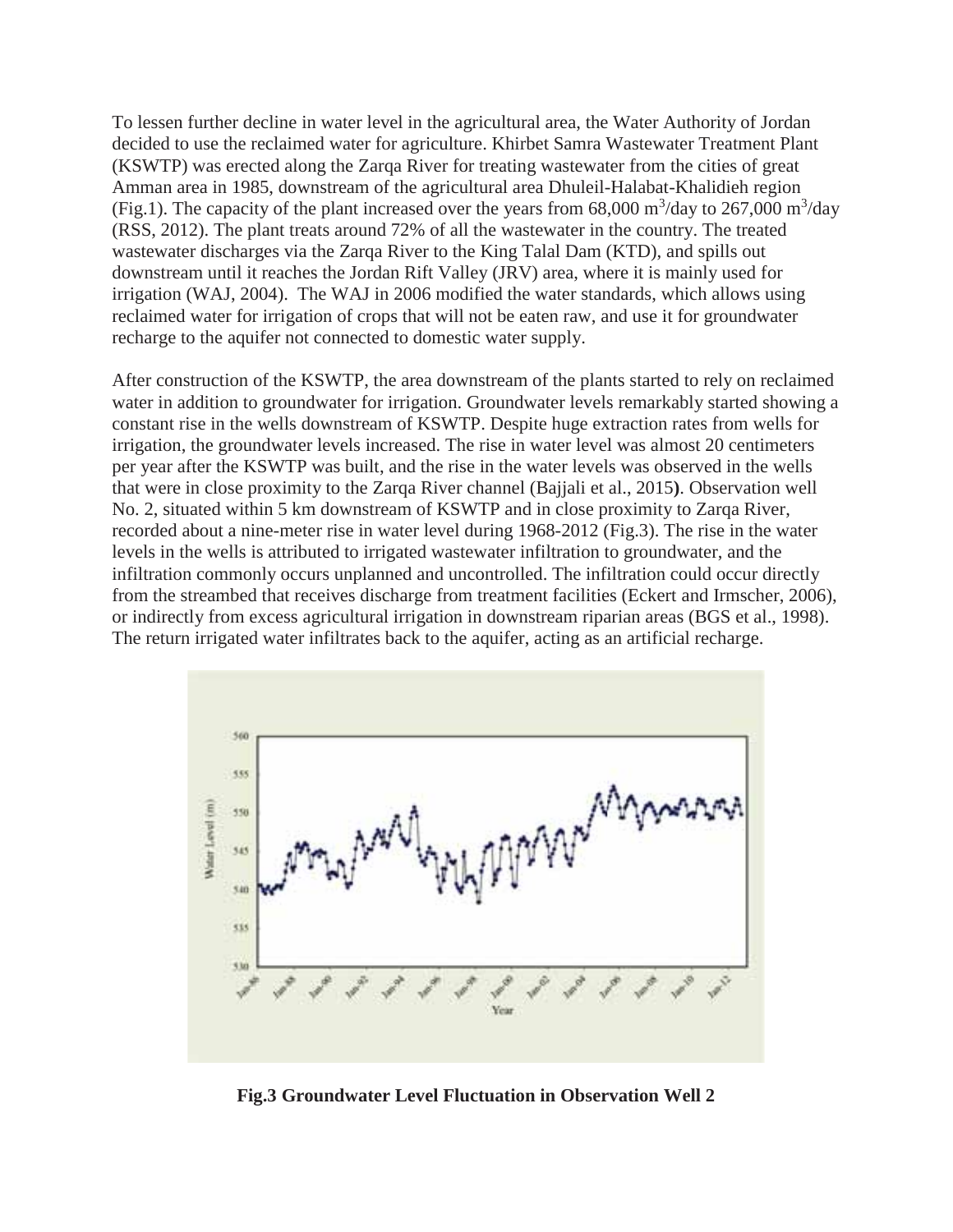## **II - Groundwater Quality**

The wells upstream of KSWTP penetrate mainly the basalt aquifer, and in the early 1960s, these wells yielded very good quality water and the salinity ranged between 265 and 448 ppm. However, continuous pumping of groundwater for agricultural activities over a period of 50 years has deteriorated the quality of water in the agricultural areas upstream of KSWTP (Fig 4). The salinity of some wells have increased almost 5 to 14 times above the initial level for the period from 1965 to 1989 (Bajjali 1997).

Over-abstraction worsened the groundwater in three ways. First, the withdrawal rate was much higher than the actual recharge rate, which caused the groundwater levels to decline steadily since 1968 (Fig.2). Second, the quality of groundwater deteriorated considerably and shifted from good quality to saline water that has restricted use; and some of the wells were closed due to high salinity. Third, the drop in water level caused an increase in the cost of pumping.



**Fig. 4 Groundwater Salinity in the Study Area** 

Salinity in the limestone aquifer and the alluvium deposits was also significantly increased downstream of KSWTP areas due to two major factors: return flow from groundwater and reclaimed water. The return irrigated water infiltrated back to the aquifer and acted as an artificial recharge, as in the area upstream of KSWTP. The high salinity groundwater was associated with the shallow wells located in close proximity to KSWTP.

Deterioration of water quality up- and downstream of KSWTP was due to high salinity and nitrate. Salinity could be increased due to several factors such as cycling salting, rock weathering, invasion of saline water from a deeper aquifer, and return irrigated water (Marie and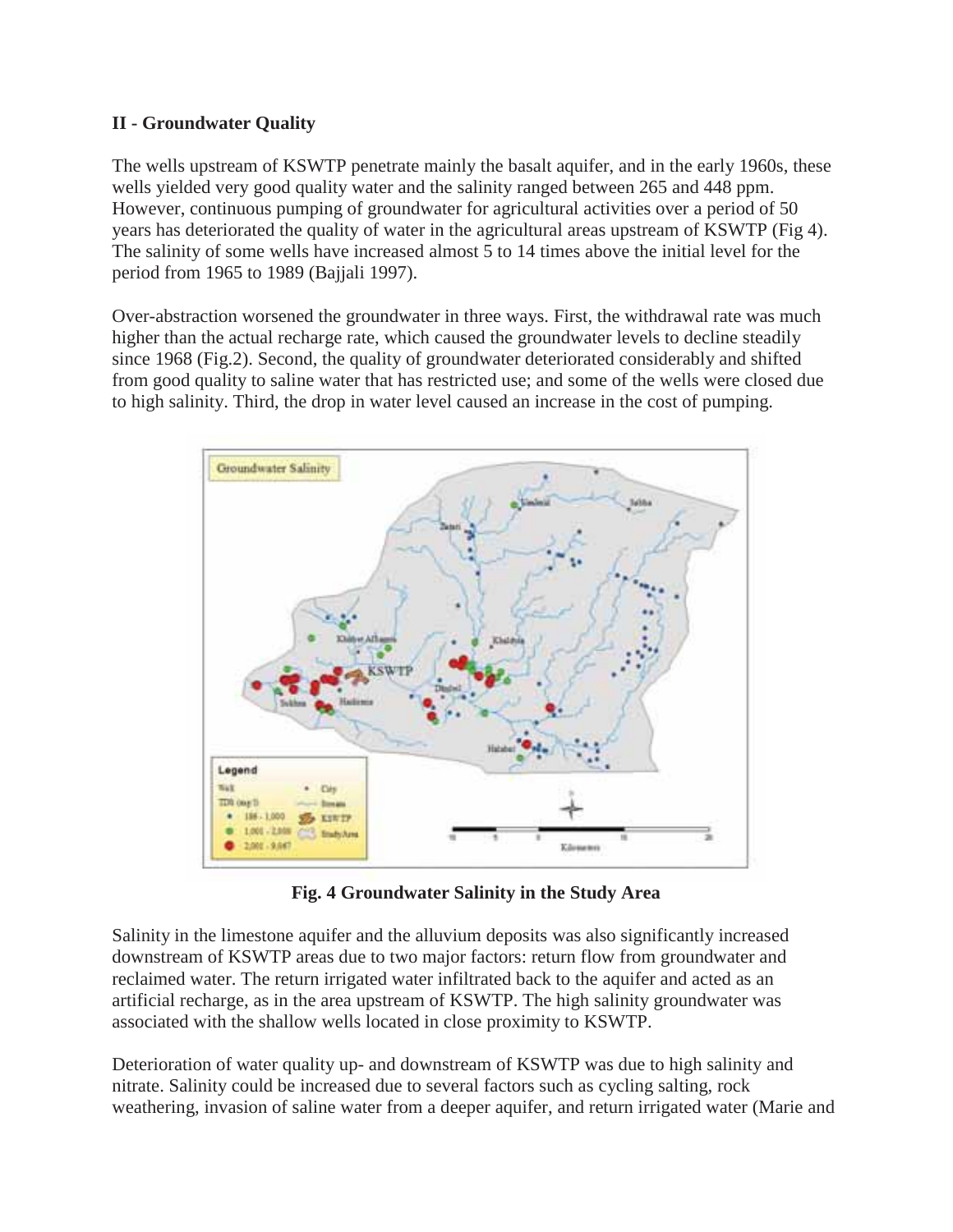Vengosh, 2001). The most likely source of potential salinity throughout the study area is local irrigation (Bajjali et al., 2015). It is believed that continued irrigation from the groundwater aquifer is causing a buildup of salinity in the soil and the aquifer. The various techniques such as open channel, sprinkler, and drip irrigation that have been used for irrigation since the early development made the irrigation water subject to intensive evaporation. Irrigation water evaporates from the soil and the roots of plants, and precipitates salts above and below the soil surface. Incessant irrigation from the groundwater wells and reclaimed water in the same agricultural area would continually precipitate and simultaneously dissolve the accumulated salts from the soil surface and the unsaturated zone. The salt is flushed from the soil repeatedly by the irrigation water, causing the solute to infiltrate down-gradient into the subsurface, thereby increasing the salinity of groundwater. This practice has continued for more than four decades near the productive wells. The white color of the soil surface throughout the study area in dry seasons is evidence of salt accumulation (Bajjali, 1997).

In the case of wells downstream of KSWTP, another source could simultaneously be responsible for increasing the salinity. The source could come from direct river loss by leakage through the riverbed. This leakage was recorded through the rise in the water table in observation well 2, which is located within 1 kilometer downstream from KSWTP (Fig. 3).

Nitrate is another chemical parameter that was found in high concentrations in some wells throughout the study area. Nitrate is an indicator of organic and inorganic sources of contamination and its concentration in groundwater in the entire study area had increased beyond the level of natural abundance of nitrate in groundwater. The levels also increased above the World Health Organization's standard of 45 ppm for drinking purposes up-downstream of KSWTP (WHO, 2011). Urea (46 % nitrogen content) is a common chemical fertilizer and used significantly and without control in the agricultural area to increase soil fertility and crop yields

#### **III - Geostatistical Analysis**

Statistics in GIS is a very useful approach that allows researchers in the field of water resources to obtain meaningful information related to the data in terms of the characteristics of features. One issue that the paper will address is how the wells are distributed in the basin and if the wells' locations and water quality of the groundwater form a pattern that are related to the source of contamination or other physical setting that contribute to establishing this pattern. Certain parameters such as salinity, nitrate, or others can be examined to analyze the degree of clustering. Knowing the cause of the cluster is useful to identify ways and methods that can be used to avoid the negative clustering. The analysis also allows the researchers to examine if certain chemical parameters of the groundwater wells in certain regions exhibit strong relationships.

Another statistical tool will identify the distribution patterns of features in a specific geographic area. It is a very well-known rule in GIS analysis, which is based on Tobler's First Law that stated all things are related, but nearby things are more related or similar than distant things (Tobler, 1970). In this paper, the "Average Nearest Neighbor," "Hot and Cold Spot," "Trend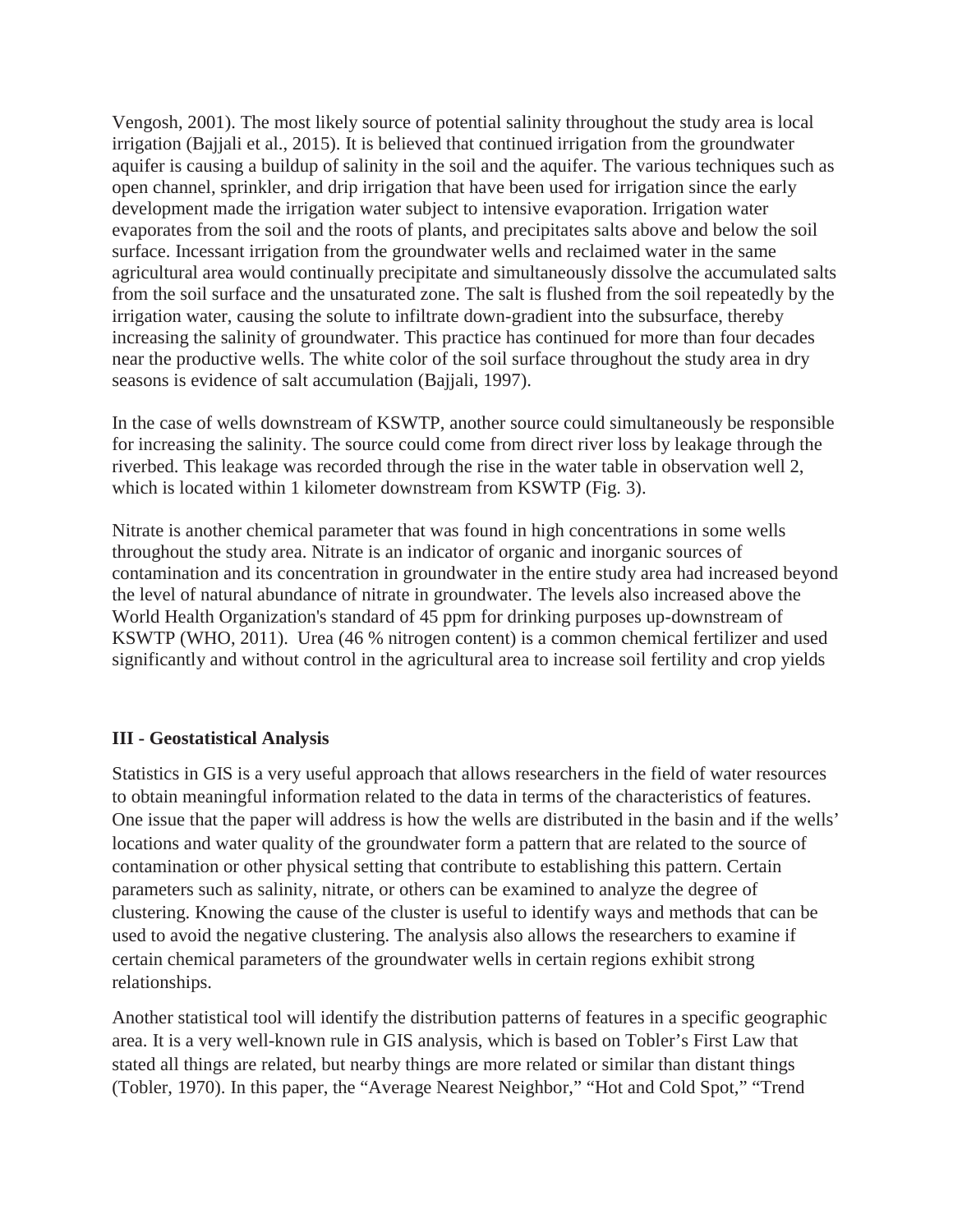Analysis," and the "Inverse Distant Weighting" (IDW) tools will be run to perform spatial analysis in ArcGIS.

#### **Average Nearest Neighbor (ANN) tool**

The ANN tool will detect if the features are clustered or dispersed. This tool will be used and tested with some degree of confidence level. The statistical approach behind this method is that the tool will measure the distance from each feature in the dataset to its single nearest feature neighbor and then calculate the average distance of all measurements. The tool then creates a hypothetical dataset with same number of features, but placed **randomly** within the **study area**. The tool will be run again and measure the nearest distance to its nearest neighbor feature and calculate the average. The average distance of the random hypothetical data will be assessed with the real data. The tool generates two parameters:

**1: Nearest Neighbor Index** (I) is generated as follows

$$
I = \frac{D_r}{D_h}
$$

Where  $D_r$ : is the average distance between each feature and its nearest neighbor of the real data and  $D_h$  is the average distance from a hypothetical data

$$
D_r = \frac{\sum_{i=1}^{n} d_i}{n}
$$

$$
D_h = 0.5 \sqrt{\frac{A}{n}}
$$

where d equals the distance between feature i and its nearest neighbor feature, n corresponds to total number of features, and A is the total area (in map unit) enfolding the features

|  | If $I < 1$ the data show clustering         |
|--|---------------------------------------------|
|  | If $I > 1$ the data show dispersion         |
|  | If $I = 1$ the data is randomly distributed |

A pattern that falls at a point between dispersed and clustered is said to be random

#### **2**: **Z-score**

A z-score will be calculated and it is vital to make a decision to accept or reject the null hypothesis. The z-score is calculated as follow:

$$
Z = \frac{D_r - D_h}{SE}
$$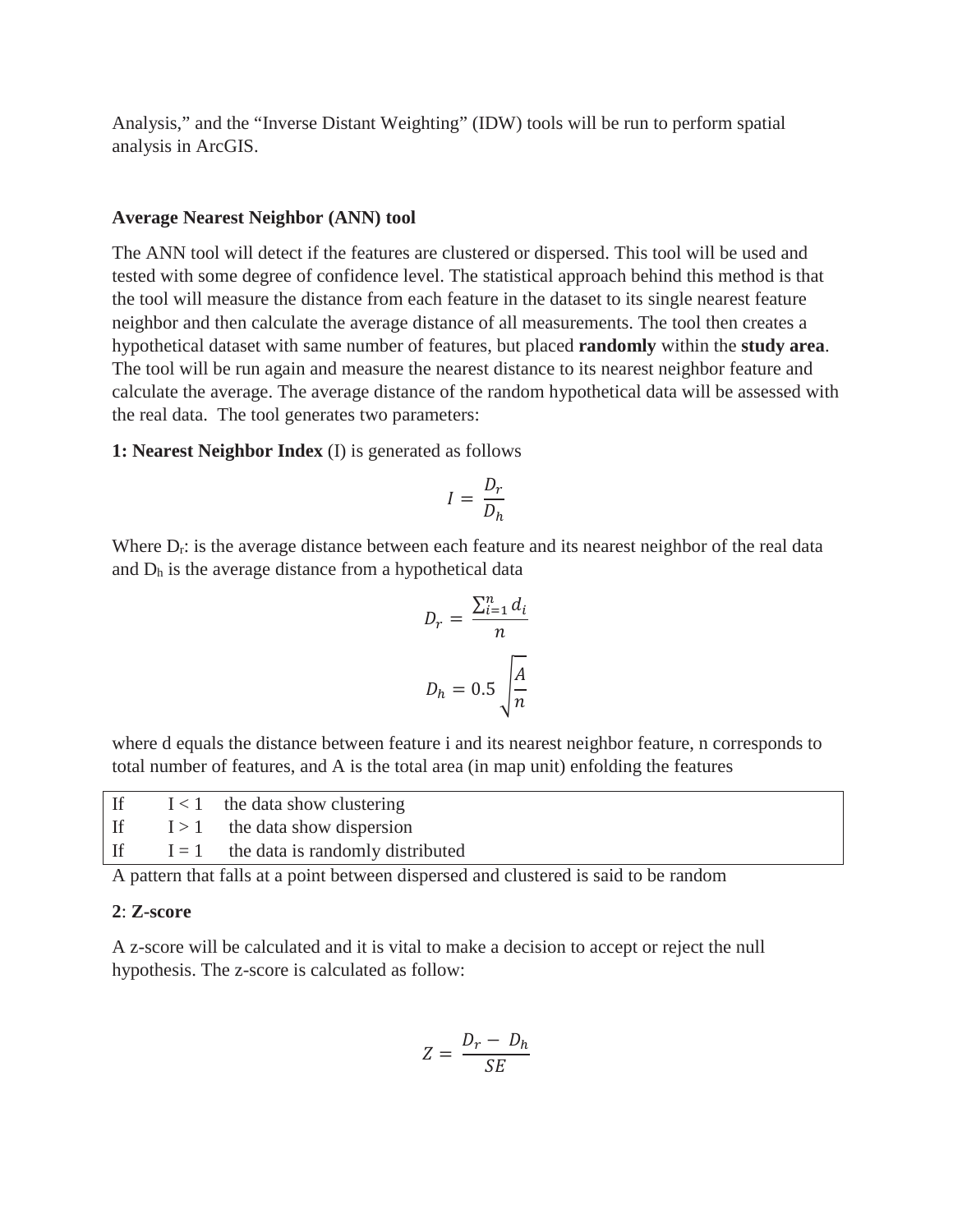$$
SE = \frac{0.26136}{\sqrt{n^2/A}}
$$

The z-score is associated with the confidence level and it is up to the researchers to adopt which confidence level they are willing to use to test their hypothesis

Each confidence level is associated with a z-score, which is simply a standard deviation. For a 90 % confidence level, the z-score is between -1.65 and + 1.65. For a 95% confidence level the z-score is between -1.96 and +1.96 (Table 1)

| <b>Z-score (Standard</b><br><b>Deviations</b> ) | p-value<br>(Probability) | <b>Confidence</b><br>level |
|-------------------------------------------------|--------------------------|----------------------------|
| $-1.65$ or $+1.65$                              | 0.10                     | 0.90                       |
| $-1.96$ or $+1.96$                              | 0.05                     | 0.95                       |
| $-2.58$ or $+2.58$                              |                          |                            |

**Table 1 z-score, p-value, and confidence level** 

To run the Nearest Neighbor Index, a null hypothesis has to be proposed and the null hypothesis states that the features in the study area lack any pattern. This means that the features are not clustered or dispersed, but randomly distributed. If we assume to test the hypothesis with a 95% confidence level, then we are assuming that the features are randomly distributed. After running the test, the z-score value that is generated falls between -1.96 and +1.96 and the p-value larger is larger than 0.05. Based on this result, we have to accept the null hypothesis, which means that the features are randomly distributed. However, if the z-score falls outside that range, for example -2.0 or +2.0 standard deviations, we have to reject the null hypothesis and the observed features are clustering or dispersed.

## **Does the location of the wells have a pattern?**

The water level of the wells upstream of KSWTP in the Dhuleil-Halabat-Khalidieh region experienced heavy pumping due to the intense agricultural activities. The water level dropped almost 1 meter per year between 1968 and 2012. Over-abstraction of each well tapping the basalt aquifer and drilled in close proximity to each other caused critical drops in the water level. This diverted the local groundwater to move towards the pumping wells, dropping the local water table in a 3D "cone of depression" shape. The average nearest neighbor technique was used to analyze the wells' location and assess if their spots were random or clustered. For the pattern analysis, a null hypothesis was proposed stating that the wells were distributed randomly and had no effect on the severe decline of water level of the observation well in the study area.

The ANN tool was run using the 129 wells and the enfolding area, which was 1,374 km<sup>2</sup>. The result of the analysis is represented as a bell shaped graph showing the amount of clustering, the Nearest Neighbor Index (I), and the z-score (Fig 5).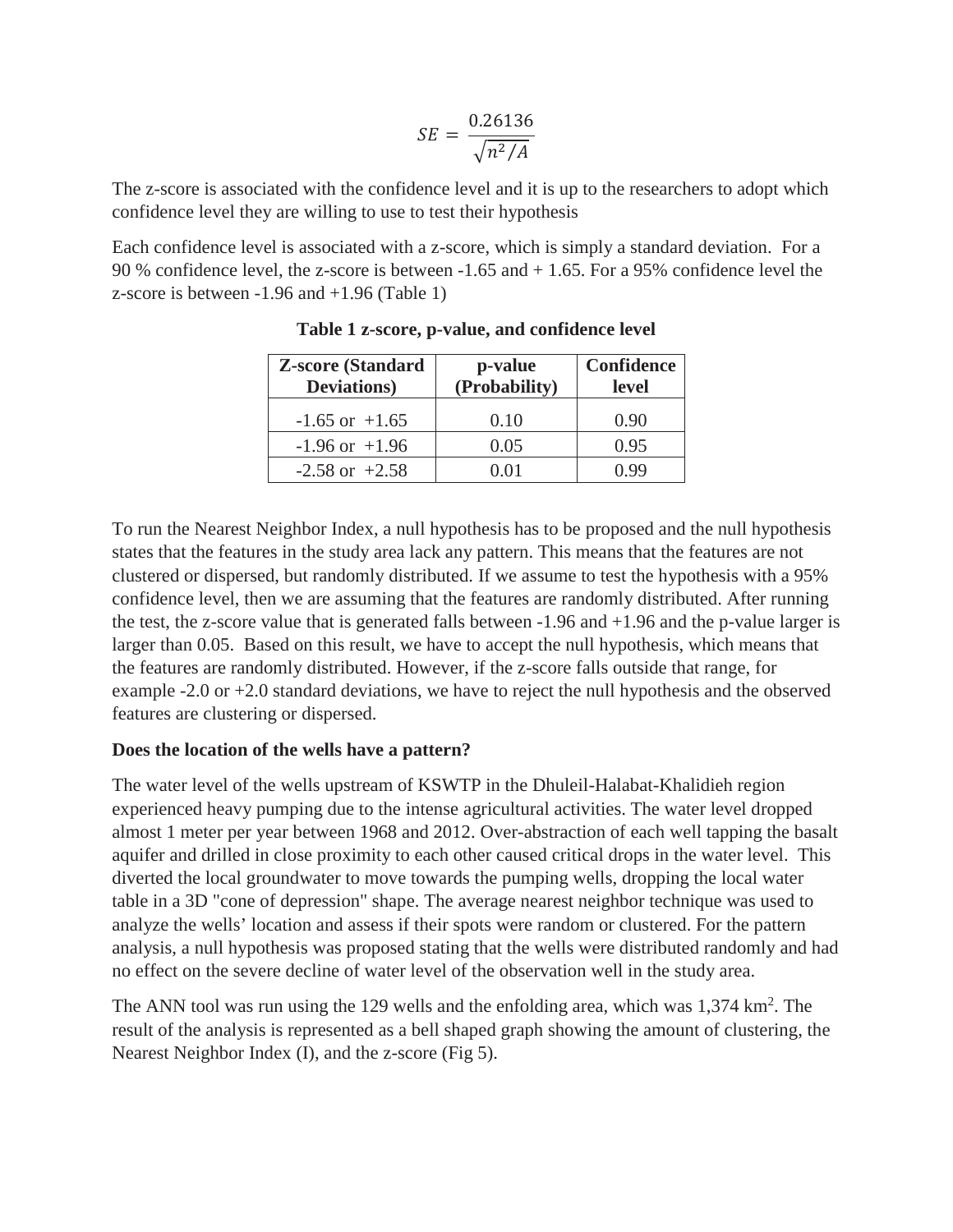Given the z-score of -7.0, there is less than 1% possibility that the wells in the study area could be the result of random chance. The "I" ratio is 0.67, which is less than 1, therefore the null hypothesis is rejected and the distribution of the groundwater wells are considered clustered. This means that increased pumping from wells located close to each other resulted in an even wider and steeper-sloped cone of depression, which led to more dewatering of the aquifer.



**Fig. 5 Average nearest neighbor of wells' locations**

#### **Hot and Cold Spot using Cluster and Outlier Analysis**

This model uses the cluster/outlier tool to perform a hot and cold spot analysis using the spatial statistics tool. The analysis is a spatial cluster that statistically identifies features with values similar in magnitude. To do this task, the tool calculates Anselin Local Moran's I value, a zscore, a p-value, and a code representing the cluster type for each feature. The z-score and pvalue represent the statistical significance of the computed index value. The analysis is generated as follows:

$$
I = \frac{x_i - \hat{X}}{S_i^2} \sum_{j=1, j \neq i}^{n} w_{i,j} (x_i - \overline{X})
$$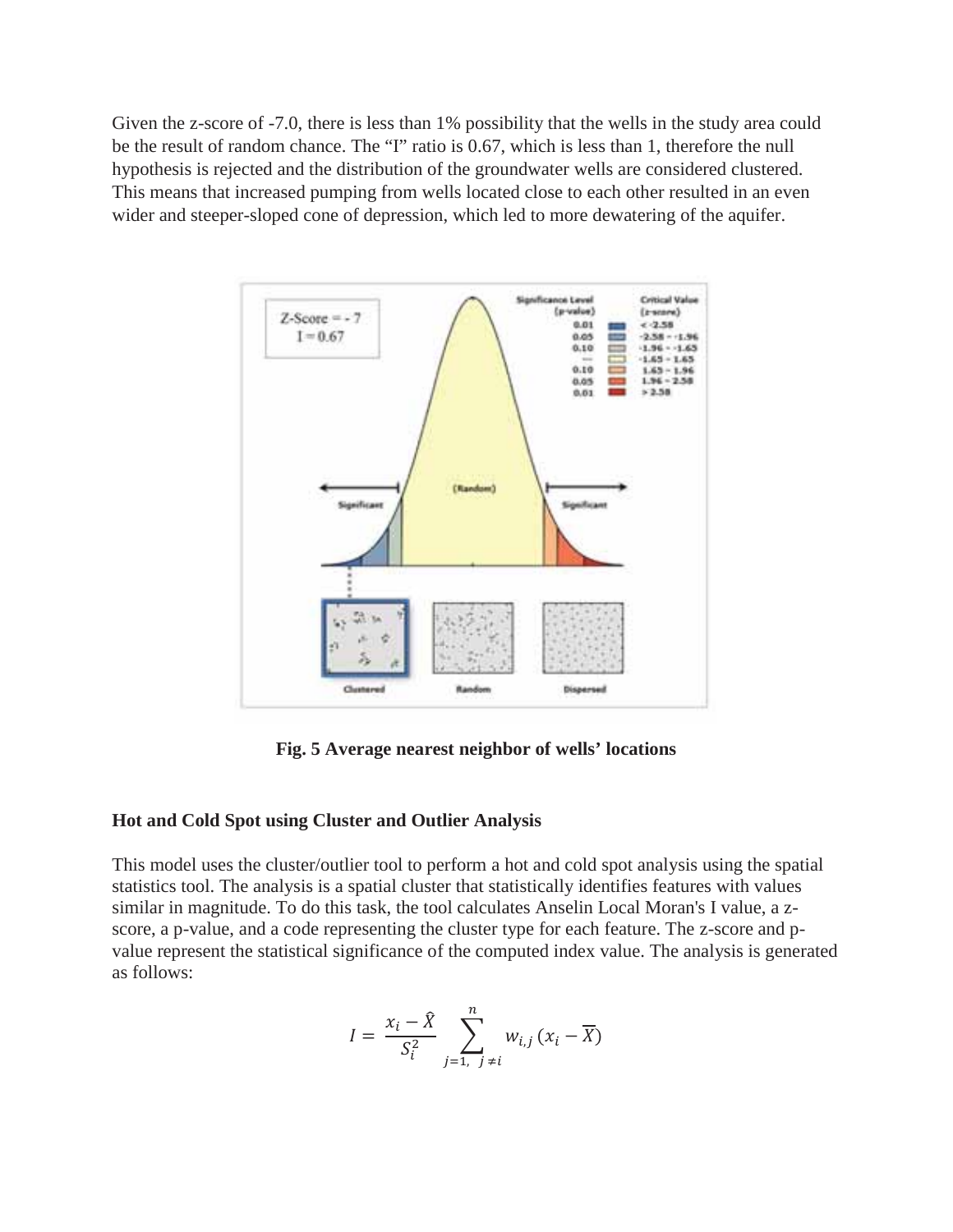where  $x_i$  is an attribute for feature i,  $\overline{X}$  is the mean of the corresponding attribute, w (i, j) is the spatial weight between i and j and:

$$
S_i^2 = \frac{\sum_{j=1, j \neq i}^n w_{i,j}}{n-1} - \overline{X^2}
$$

with n equating to the total number of features

$$
ZI_i = \frac{I_i - E[I_i]}{\sqrt{V[I_i]}}
$$

where

$$
E[I_i] = -\frac{\sum_{j=1, j \neq i}^{n} w_{i,j}}{n-1}
$$

$$
V[I_i] = E[I_i^2] - E[I_i]^2
$$

The method of calculation is using the inverse distance, which is not in the user control, and it will generate new features that will be classified as hot and cold spots in the study area. The tool will generate a map with different color symbols. The red and blue symbols signify the hot and cold spots respectively. The hot-spot feature or group-of-cluster features are associated with a positive z-score  $(> 2)$  and surrounded by similarly positive z-scored features. The blue symbol is a cold spot well or cluster wells that are associated with a negative z-score (< -2) and surrounded by contrarily z-scored wells.

#### **Does the salinity of the wells demonstrate hot spots?**

The analysis of groundwater wells express that within the study area there are hot and cold spots. The wells based on the z-score are symbolized into five classes. The most relevant ones are the red and the blue dots (Fig. 6).

The red dot represents the hot spot wells and these wells have positive z-score values. These hot spots wells could have high or low TDS, and they are also considered a hot spot because they are surrounded by similar TDS values. This means the high TDS wells are found close to each other and the low TDS wells are also found close to each other forming a cluster. The hot spots are found in three distinct localities; to the east of the study area, upstream of KSWTP in Dhuleil and Khalidieh area, and downstream of KSWTP. To the east, three wells were identified as hot spots with FID no 62, 63, and 84. These wells have very low TDS (210 to 327 mg/l) and surrounded by low TDS wells. These 3-wells are located in the eastern side of the study area and far from the agricultural activities. The rest of the wells in Dhuleil and downstream of KSWTP were identified as hot spots and all surrounded by high TDS.

There is only one well with a blue dot and it is identified as a cold spot  $(z\text{-score} < -2)$ . The well has a low negative z-score and it is surrounded by wells with dissimilar TDS values. The well has very low TDS (186 mg/l) despite its close location downstream of KSWTP. The well is considered a hand-dug well and it collects water during the wet season from precipitation and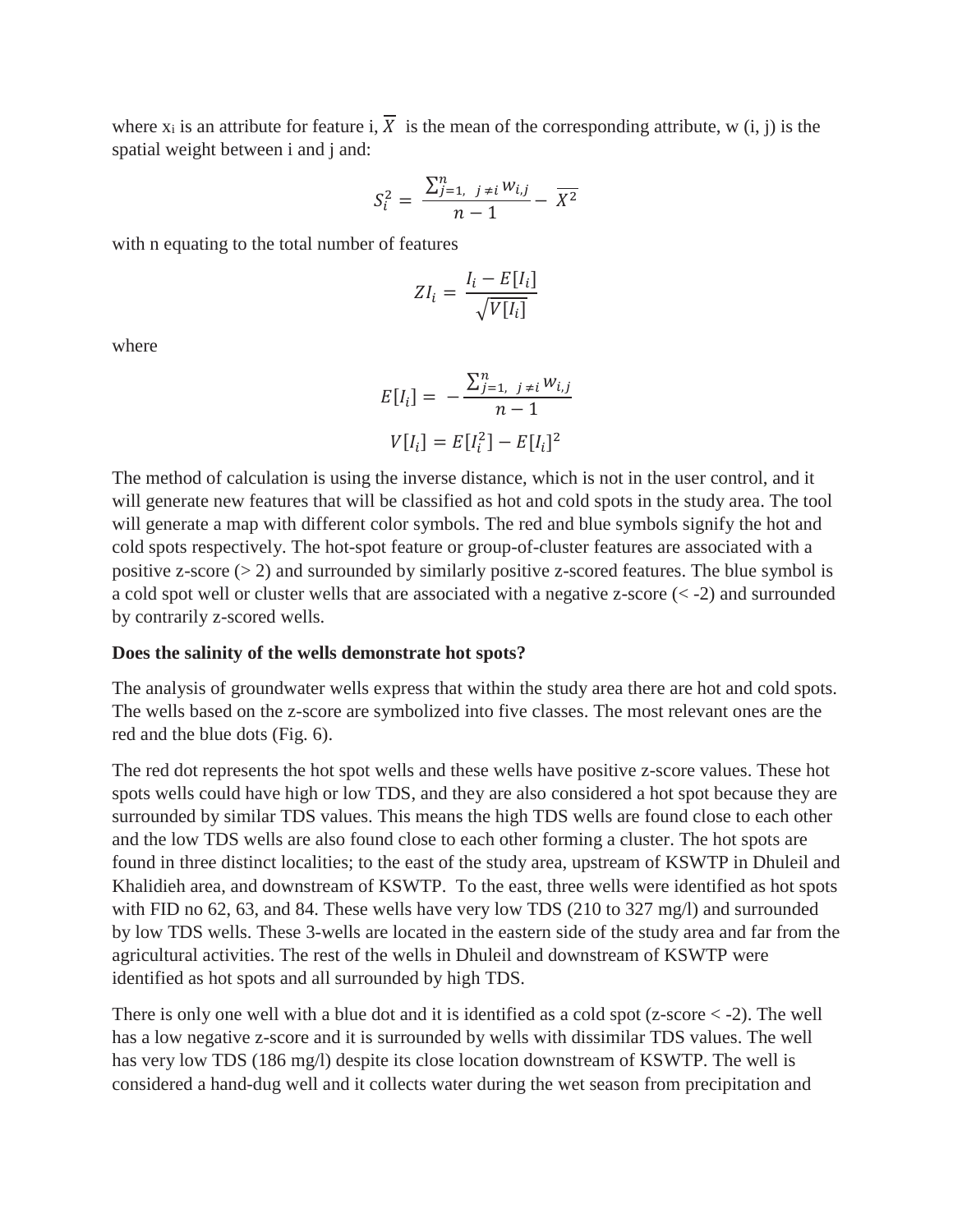surface runoff. All the wells that surround the hand-dug well had very high salinity and their TDS ranged from 2,113 to 9,067 mg/l.



**Fig. 6 Hot and Cold Spots of Groundwater Salinity** 

## **Trend Analysis**

This is a simple way for describing large variations and its function is to find general tendencies of the sample data, rather than to model a surface precisely. The trend analysis calculates the coefficients of a best-fit polynomial surface to fit a set of spatially distributed data points (Bailey and Gatrell 1995). In ArcGIS the trend analysis tool provides a three-dimensional perspective of the data. The locations of the features are plotted on the X, Y plane and the Trend Analysis tool can help identify trends in the input dataset. The tool approximates features with known values using a mathematic polynomial equation. The equation then can be used to estimate values of other points. The aim of this method is to develop a general kind of spatial distribution of an observable fact. The surface can be modeled using a linear or trend surface. Linear trends describe only the major direction and rate of change, while the trend surface provides progressively more complex descriptions of spatial patterns. For example, the 3-D order trend can be described as follows:

 $Z = b0 + b1X + b2Y + b3X2 + b4XY + b5Y2 + b6X3 + b7X2Y + b8XYZ + b9Y3$ 

where; Z is the interpolated parameter.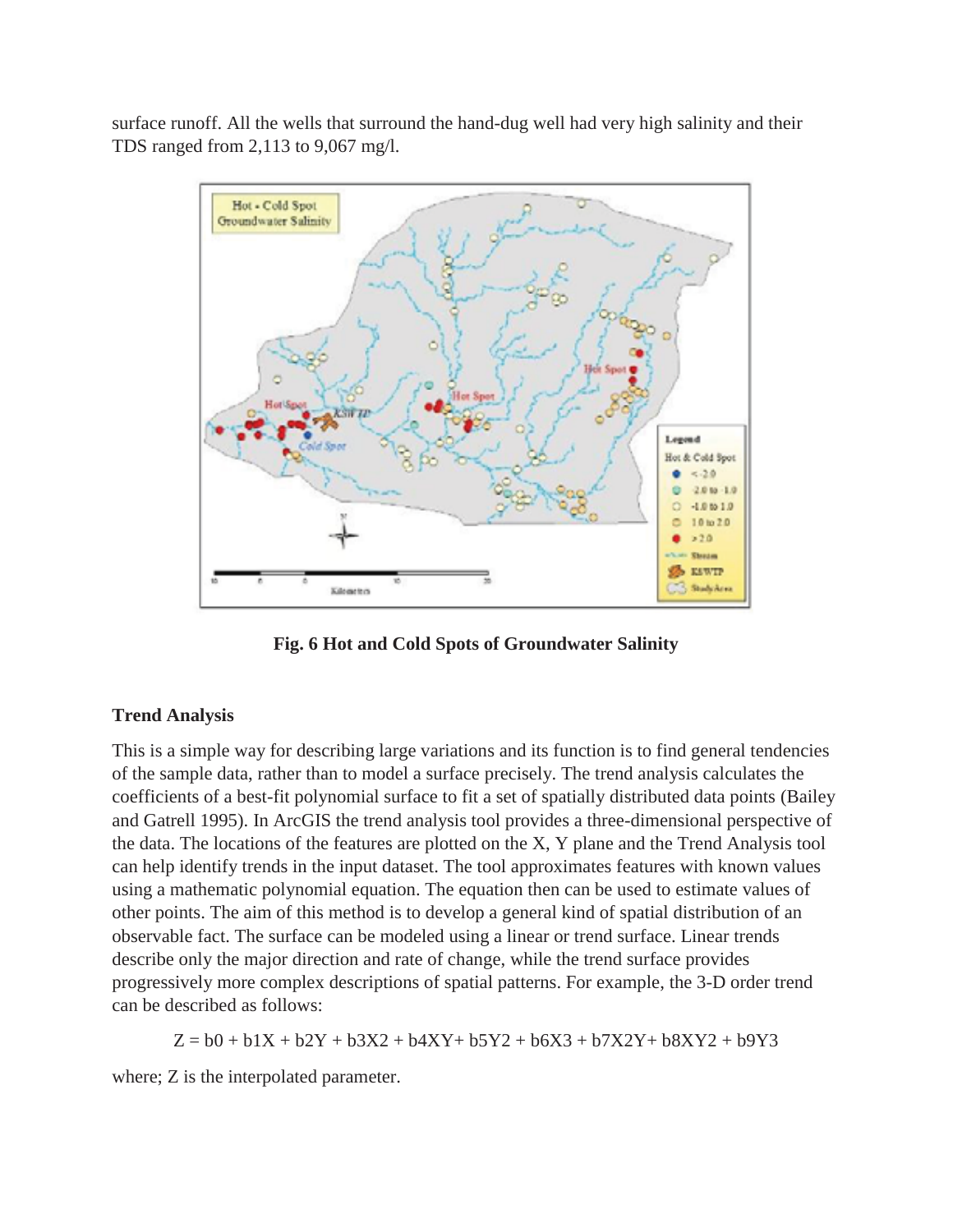#### X and Y are the coordinates of the wells.

b coefficient estimated from the control points.

## **Does the salinity of the wells reveal a trend?**

Trend surface analysis here is used to find general tendencies of the salinity of the groundwater wells. The analysis provide a 3-D perspective of the salinity values of the groundwater wells. The TDS values are plotted on a graph where the values are then projected onto the X - Z plane and the Y - Z plane as a scatterplot. The graph shows two trends: Y- Z plane dips from north to south in blue color and the  $X - Z$  plane dips from west to east in green color (Fig. 7). The northsouth line is weaker than the west-east trend, suggesting that the general groundwater salinity pattern in the study area decreases from west to east. This observation corresponds with the fact that all groundwater salinity downstream of KSWTP, which is located in the west, has a higher concentration than the rest of the study area.



**Fig. 7 Trend analysis of groundwater salinity** 

# **3-Spatial Interpolation using IDW**

Geostatistical approaches deal with problems of spatial data, interpolation and mapping. Interpolation was originally developed for estimation of ore reserves in mining (Einax and Soldt, 1999). There are various interpolation methods of time series analysis that have been adapted and extended to spatial data (Myers, 1991).

IDW is used to interpolate the salinity in the study area. Spatial interpolation is simply defined as a process to estimate unknown values from points with known values. The models generate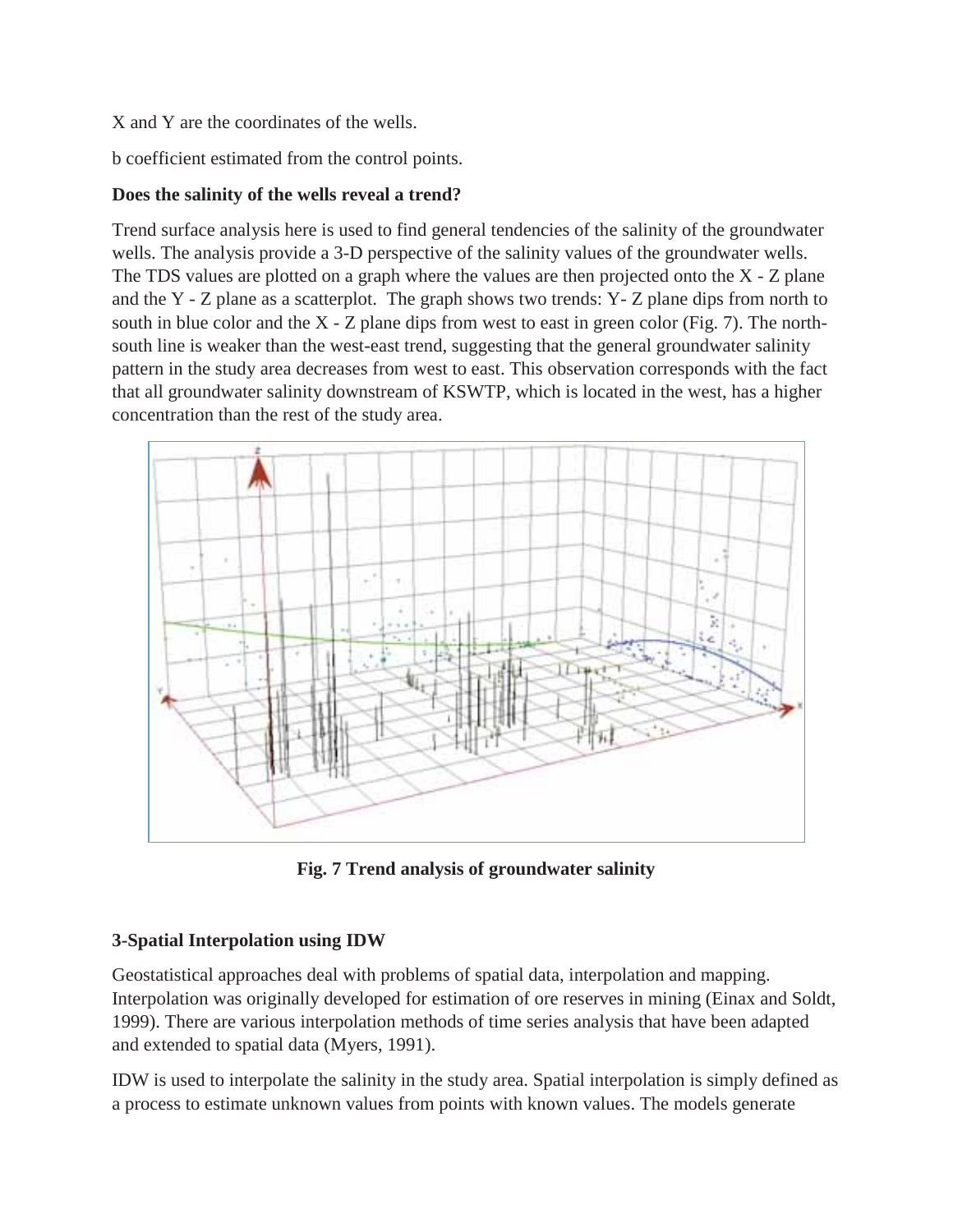prediction surfaces and also uncertainty surfaces, giving an indication of the validity of the predictions. In this study, the unknown salinity values at locations where there were no groundwater wells were estimated through an interpolation technique from known salinity values measured at various locations. The model is used to create an interpolated grid based on the measured salinity of the wells. A reclassification function for the interpolated salinity grid was defined. A new value was assigned to each class based on the range of the salinity in the study area.

IDW is a very popular technique in GIS and considered one of the simplest interpolation methods. There are a variety of methods that use weighted moving averages of points within a zone of influence. Interpolation techniques in which interpolated estimates are made based on values at nearby locations and weighted only by distance from the interpolation location (Fisher et al., 1987). In general the simplified formula for IDW is

$$
V_0 = \frac{\sum_{i=1}^{n} \left(\frac{Vi}{Di}\right)}{\sum_{i=1}^{n} \left(\frac{1}{Di}\right)}
$$

where,  $V_0$  is the predictable value at a point 0,  $V_i$  is the V value at control point i,  $D_i$  is the distance between control point i and 0, and n is the number of known values used in the evaluation.

The weights are a decreasing function of distance and the user has control over the mathematical form of the weighting function. The size of the neighborhood can be expressed as a radius or a number of points.

A 1.13-order polynomial trend was found to be the best practical solution for the salinity data interpolation in the study area. The 1.13-order trend allowed the best representation of the groundwater distribution up- and downstream of KSWTP (Fig.8).

The interpolation map is classified into five classes (Table 2). The classification is based on the salinity recorded in the wells and on the concept of the water-rock interaction, where salinity below 1,000 mg/l is considered fresh and above 1,000 mg/l is brackish. The total area that was interpolated as fresh water is around 58.6% and the rest is interpolated as a brackish area.

The resulting interpolation map is smooth and the surface shows a trend in increasing the salinity from east to west. Figure 8 shows that map of groundwater salinity up- and downstream of KSWTP and it reveals two regions of high salinity above 2,000 mg/l. The highest salinity was recorded in the first region, which is downstream of KSWTP. The salinity in this region was the highest and ranged between 2,000 to 9,000 mg/l. This high salinity was due to influence of the reclaimed water on the groundwater through the process of irrigation and return flow. The second region was upstream of KSWTP, where the salinity ranged between 2,000 and 3,000 mg/l. The percentage of the high salinity of more than 3,000 mg/l was in region 1, downstream of KSWTP. This region is relatively small, only 2.7% and shows a rise in water table due to return flow from irrigation (Fig.3). This mean that the vertical permeability of the unsaturated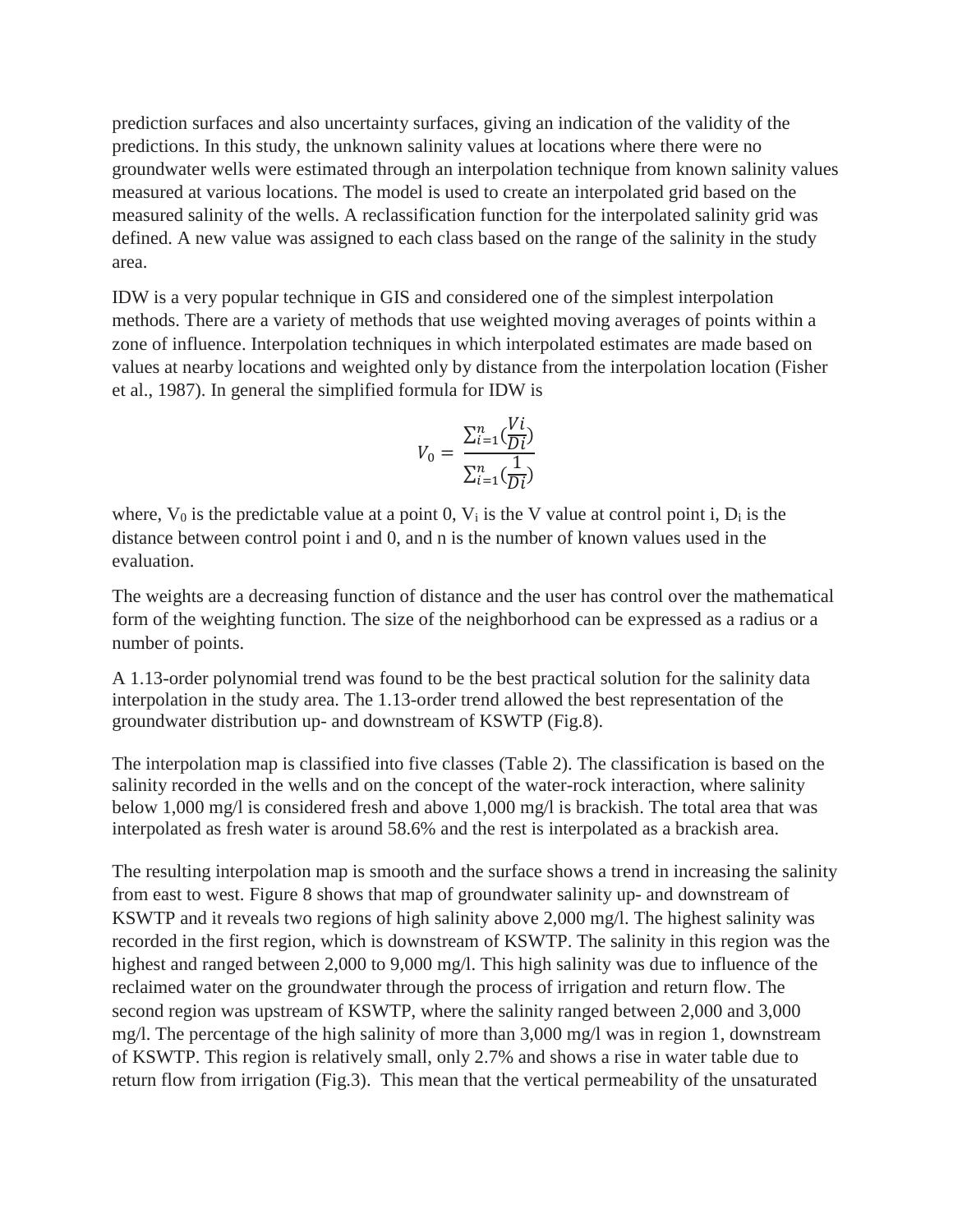zone in this area is high and can be used as an artificial recharge to replenish the aquifer and improve its water quality.



**Fig. 8 Groundwater salinity interpolation using IDW** 

| Class | $TDS$ (mg/l)    | Area $(km^2)$ | Percentage $(\% )$ |
|-------|-----------------|---------------|--------------------|
|       | < 1,000         | 1099.33       | 58.66              |
|       | $1,001 - 2,000$ | 511.35        | 27.29              |
|       | $2,001 - 3,000$ | 212.44        | 11.34              |
|       | $3,001 - 4,000$ | 49.09         | 2.61               |
|       |                 | 1.76          |                    |

**Table 2 Class, TDS, Area, and Percentage** 

#### **Conclusions**

Water reserve is scarce in Jordan and the largest user of the country's water resources is agriculture, which uses 68% of the total sources. The area relies on groundwater for cultivating crops. In the early 1960s, the water table of the aquifer in the region was in equilibrium where recharge balanced the discharge. The extraction rate increased overtime beyond the aquifer's sustainable yield and the intensive pumping has impacted the quantity and quality of groundwater resources. The water levels of wells have seen a drop of nearly 40 meters, which suggests that recharge rates have not kept pace with withdrawals. It became clear that this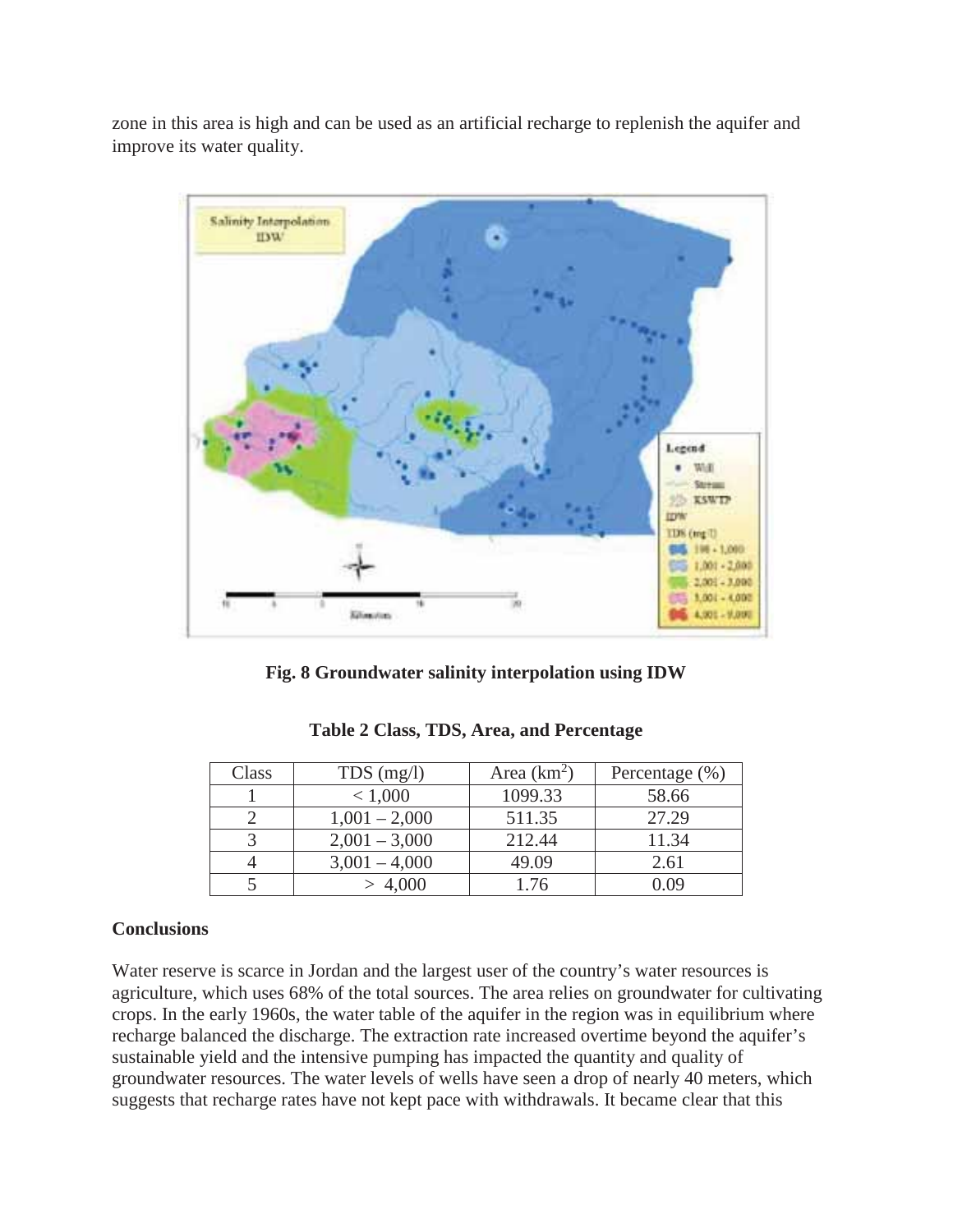groundwater is not a renewable resource, and that once pumped out, its loss would result in the end of irrigated farming.

As a mitigation option, the KSWTP was built in 1985 so that its water could be used as reclaimed water for agriculture, and to lessen the further decline in the water levels of the groundwater wells. The continuous heavy pumping from the wells downstream of KSWTP caused the water level to rise around 20 cm per year since 1985. A slight recharge returned to the aquifer from excess irrigation water and leakage from the reclaimed water through the river bed of the Zarqa River. The infiltration process replenished the groundwater, but also deteriorated the quality of groundwater.

The quality of groundwater deteriorated considerably up- and downstream of KSWTP due to a shift from good to saline water that has restricted use. In addition, some of the wells were closed due to high salinity. The high salinity in the groundwater is associated with return flow of the irrigation water and leakage from the treated wastewater of KSWTP along the Zarqa river bed.

Water levels and salinity concentrations of wells measured up- and downstream of KSWTP are characterized by their high variability. So, a careful and objective evaluation and interpretation of the obtained results requires the use of statistical methods. The Average Nearest Neighbor method was applied and it found that the distribution of the wells was clustered. This resulted in a wider and steeper-sloped cone of depression, which led to more dewatering of the aquifer.

The hot and cold spot tool identified three hot spots with high salinity and one cold spot downstream of KSWTP. The trend analysis tool found the general tendencies of salinity of the groundwater wells. The west-east trend was found to be strong, suggesting that the general groundwater salinity pattern in the study area increased toward the west. The IDW techniques helped detect areas of different pollution states. The IDW interpolation map revealed two regions of high salinity above 2,000 mg/l. The highest salinity was recorded downstream of KSWTP and ranged between 2,000 to 9,000 mg/l. The area of salinity of more than 3,000 mg/l was only 2.7% and it was located downstream of KSWTP. This area can be used to artificially recharge the aquifer to replenish it and improve its water quality.

## **References**

- 1. Bailey T. C. and Gatrell A.C., 1995. Interactive Spatial Data Analysis, Longman Scientific & Technical, Harlow. ISBN: 0-582-24493-5, 436 pp.
- 2. Bajjali W (1997) Using ArcView to determine the origin of groundwater salinity in Dhuleil, Halabat, and Samra area of Jordan. EUC, San Diego, Ca, USA, July 7-11.
- 3. Bajjali W (2012) Spatial Variability of Environmental Isotope and Chemical Content of Precipitation in Jordan and evidence of slight change in climate. Applied Water Science: Volume 2, Issue 4, 271-283.
- 4. Bajjali W, Al-Hadidi K, Ismail M (2015) Water Quality and Geochemistry Evaluation of Groundwater Upstream and Downstream of the Khirbet Al-Samra Wastewater Treatment Plant / Jordan. Journal of Applied Water Science, DOI: 10.1007/s13201-014-0263-x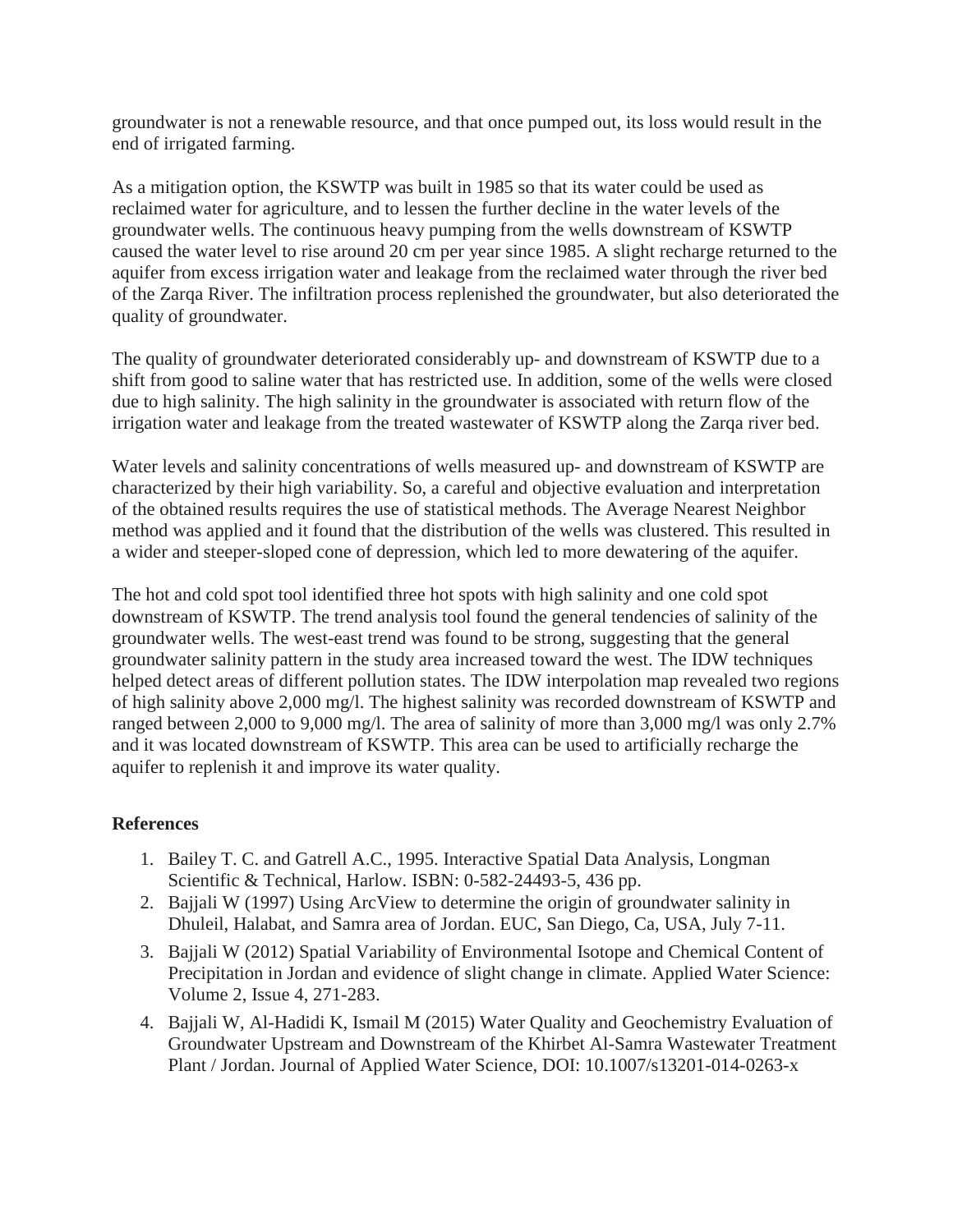- 5. Benson AK (1995) Applications of ground penetrating Radar in assessing some geological hazards: examples of groundwater contamination, faults, cavities. Journal of Applied Geophysics. V33, pp177-193
- 6. BGS, CNA, SAPAL, WAJ, DMR and PSU (1998) Protecting groundwater beneath wastewater recharge sites. BGS Technical Report WC/98/39
- 7. Bixio D., Thoeye C., De Koning J., Joksimovic D., Savic D., Wintgens T., Melin T. (2006). Wastewater reuse in Europe. Desalination, 187, 89-101.
- 8. Einax JW, Soldt U (1999). Geostatistical and multivariate statistical methods for the assessment of polluted soils-merits and limitations. Chemom. Intell. Lab. Syst. 46: 79-91.
- 9. Eckert and Irmscher, 2006 Over 130 years of experience with river bank infiltration in Duesseldorf, Germany. J Water SRT – Aqua 55(4): 283-291.
- 10. Fisher NI, Lewis T, Embleton BJJ (1987) Statistical Analysis of Spherical Data, Cambride University Press, 329 pp.
- 11. Fritzmann C., Löwenberg J., Wintgens T., Melin T. (2006). State-of-the-art of reverse osmosis desalination. Desalination, 216, 1-76.
- 12. Ministry of Water and Irrigation (MWI) (2009). Water for Life, Jordan's Water Strategy 2008-2022, MWI, Amman, Jordan
- 13. Healy RW, Cook PG (2002) Using groundwater levels to estimate recharge, Hydrogeology Journal V. 10 (1), 91–109
- 14. Marie A, Vengosh A (2001) Sources of Salinity in Ground Water from Jericho Area, Jordan ValleyGROUND WATER V. 39, No2 pp. 240-248.
- 15. Myers DE (1991). Interpolation and estimation with spatially located data, Chemom. Intell. Lab. Syst., 11: 209-228.
- 16. Royal Scientific Society (RSS) (2012) Monitoring the wastewater that enter and exit the Khirbet Samra Wastewater Treatment Plants and its effect on the quality of groundwater. Amman-Jordan.
- 17. Tobler, W.R. (1970) A computer movie simulating urban growth in the Detroit region. Economic Geography 46: 234-240.
- 18. Water Authority of Jordan (WAJ) (2003) WAJ open files. Amman, Jordan
- 19. Water Authority of Jordan (WAJ) (2004) The third country training programme for water resources management. WAJ, August/September, Amman, Jordan.
- 20. UNDP 2013. Water Governance in the Arab Region, managing Scarcity and securing the Future.
- 21. World Health Organization (WHO) (2011) Guideline for drinking water quality 4th ed. ISBN 9789241548151, Geneva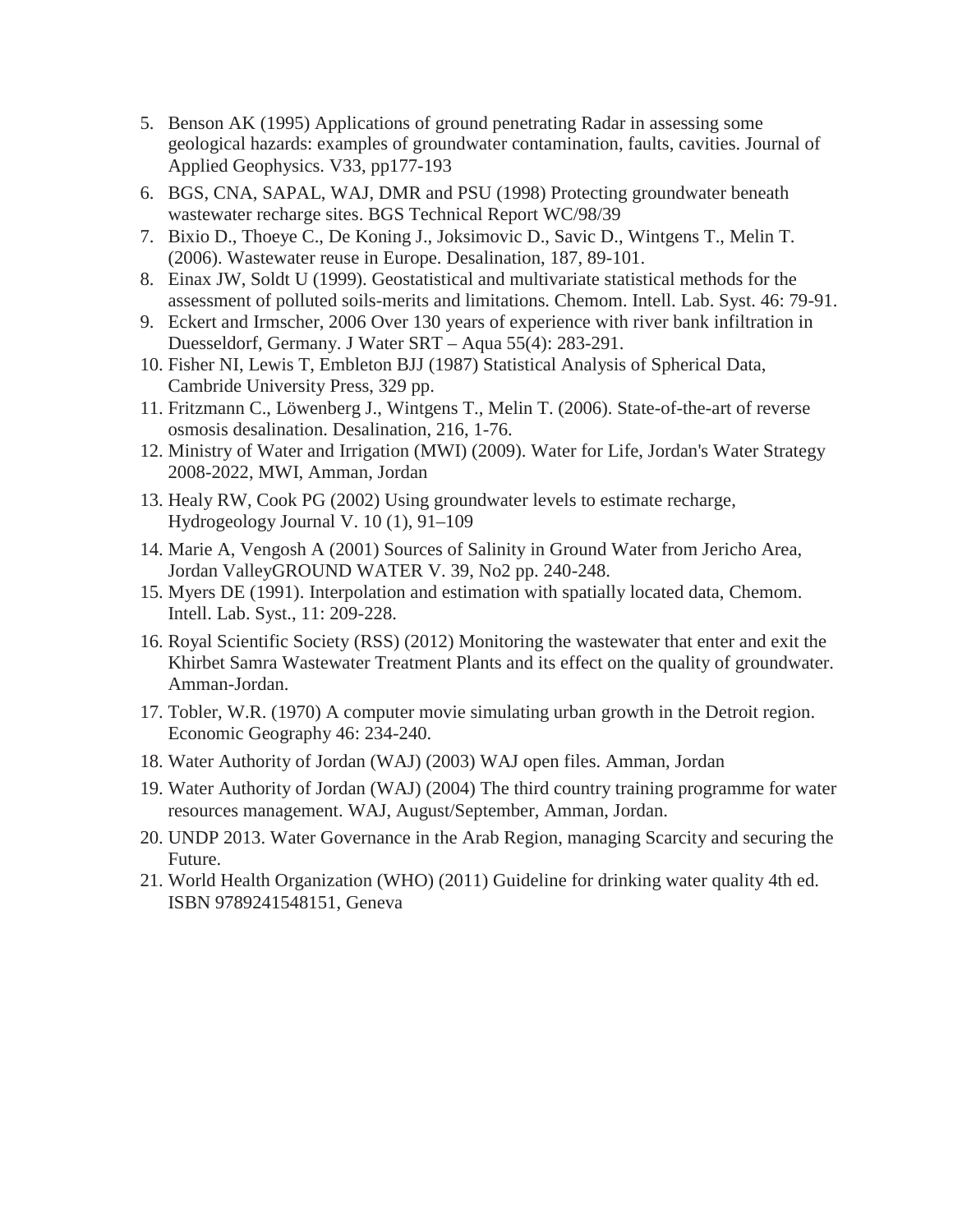| ID               | Depth                    | <b>TDS</b> | NO <sub>3</sub> | ID | Depth | <b>TDS</b> | NO <sub>3</sub> | ID  | Depth                    | <b>TDS</b> | NO <sub>3</sub> |
|------------------|--------------------------|------------|-----------------|----|-------|------------|-----------------|-----|--------------------------|------------|-----------------|
|                  | m                        | ppm        | ppm             |    | m     | ppm        | ppm             |     | m                        | ppm        | ppm             |
| $\mathbf{1}$     | 426                      | 1,280      | 2.0             | 44 | 450   | 692        | 18.6            | 87  | 404                      | 280        | 8.5             |
| $\mathfrak{2}$   | 292                      | 1,427      | 83.5            | 45 | 346   | 464        | 11.1            | 88  | 350                      | 284        | 11.2            |
| 3                | 300                      | 524        | 24.9            | 46 | 445   | 427        | 14.1            | 89  | 267                      | 268        | 6.3             |
| $\overline{4}$   | 300                      | 488        | 28.6            | 47 | 169   | 870        | 4.9             | 90  | 615                      | 367        | 20.7            |
| 5                | 340                      | 451        | 7.4             | 48 | 135   | 365        | 6.8             | 91  | 570                      | 642        | 2.7             |
| 6                | 300                      | 840        | 53.8            | 49 | 136   | 753        | 7.4             | 92  | 160                      | 669        | 15.6            |
| $\boldsymbol{7}$ | 103                      | 1,716      | 66.0            | 50 | 367   | 751        | 20.1            | 93  | 200                      | 204        | 8.2             |
| 8                | 90                       | 5,330      | 154.0           | 51 | 382   | 628        | 18.4            | 94  | 283                      | 607        | 5.5             |
| 9                | 5                        | 186        | 7.4             | 52 | 342   | 484        | 1.2             | 95  | 257                      | 191        | 7.0             |
| 10               |                          | 5,135      | 145.0           | 53 | 400   | 804        | 2.1             | 96  | 165                      | 246        | 8.4             |
| 11               | 120                      | 3,705      | 187.0           | 54 | 380   | 410        | 9.7             | 97  | 350                      | 390        | 1.2             |
| 12               | 76                       | 9,067      | 324.0           | 55 | 359   | 749        | 16.6            | 98  | $\overline{\phantom{a}}$ | 1,124      | 0.3             |
| 13               | 85                       | 3,510      | 119.0           | 56 | 137   | 401        | 13.6            | 99  | 132                      | 536        | 13.8            |
| 14               | 175                      | 2,761      | 20.7            | 57 | 267   | 204        | 7.5             | 100 | 140                      | 2,340      | 138.0           |
| 15               | 289                      | 1,392      | 8.3             | 58 | 321   | 205        | 8.1             | 101 | 130                      | 1,133      | 35.8            |
| 16               | 128                      | 1,888      | 14.0            | 59 | 350   | 204        | 8.5             | 102 | 121                      | 218        | 10.1            |
| 17               | $\overline{\phantom{0}}$ | 2,950      | 40.5            | 60 | 303   | 806        | 16.7            | 103 | 161                      | 710        | 25.0            |
| 18               | 250                      | 2,816      | 39.4            | 61 | 358   | 600        | 15.9            | 104 | 106                      | 960        | 32.0            |
| 19               | 30                       | 2,604      | 28.6            | 62 | 395   | 327        | 0.0             | 105 | 234                      | 333        | 1.9             |
| 20               | 298                      | 2,736      | 31.6            | 63 | 350   | 210        | 13.0            | 106 | 90                       | 2,210      | 101.0           |
| 21               | 102                      | 2,069      | 15.8            | 64 | 350   | 240        | 0.0             | 107 | 85                       | 2,080      | 89.4            |
| 22               | 12                       | 2,929      | 43.4            | 65 | 350   | 262        | 18.8            | 108 | 105                      | 499        | 26.6            |
| 23               | 100                      | 1,636      | 28.8            | 66 | 350   | 200        | 8.0             | 109 | $\overline{\phantom{a}}$ | 755        | 25.4            |
| 24               | $\overline{\phantom{a}}$ | 2,658      | 20.5            | 67 | 351   | 230        | 8.2             | 110 | 100                      | 3,965      | 145.0           |
| 25               | 35                       | 5,566      | 45.6            | 68 | 350   | 236        | $7.7\,$         | 111 | 200                      | 1,670      | 3.4             |
| 26               | 79                       | 2,113      | 32.5            | 69 | 142   | 486        | 9.7             | 112 | 100                      | 2,145      | 85.2            |
| $27\,$           | 130                      | 476        | 10.2            | 70 | 330   | 625        | 15.1            | 113 | 210                      | 826        | 22.9            |
| 28               | 371                      | 918        | 20.9            | 71 | 423   | 424        | 12.6            | 114 | 100                      | 1,872      | 80.6            |
| 29               | 373                      | 310        | 9.9             | 72 | 415   | 282        | 8.9             | 115 | 155                      | 352        | 1.0             |
| 30               | 400                      | 319        | 5.1             | 73 | 445   | 1,811      | 50.1            | 116 | 101                      | 4,160      | 119.0           |
| 31               | 339                      | 629        | 15.2            | 74 | 170   | 208        | 8.2             | 117 | 100                      | 1,950      | 76.4            |
| 32               | 400                      | 626        | 12.7            | 75 |       | 1,472      | 28.6            | 118 | 98                       | 3,835      | 142.0           |
| 33               | 386                      | 428        | 10.3            | 76 | 350   | 196        | 7.6             | 119 | 100                      | 2,015      | 94.3            |
| 34               | 407                      | 387        | 12.6            | 77 | 351   | 197        | 7.5             | 120 | 100                      | 1,950      | 85.0            |
| 35               | 305                      | 471        | 11.7            | 78 | 219   | 243        | 9.9             | 121 | 100                      | 2,535      | 116.0           |
| 36               | 320                      | 294        | 9.1             | 79 | 324   | 205        | 8.3             | 122 | 101                      | 1,911      | 88.0            |
| 37               | 351                      | 417        | 10.3            | 80 | 170   | 215        | 6.8             | 123 | 95                       | 1,326      | 51.3            |